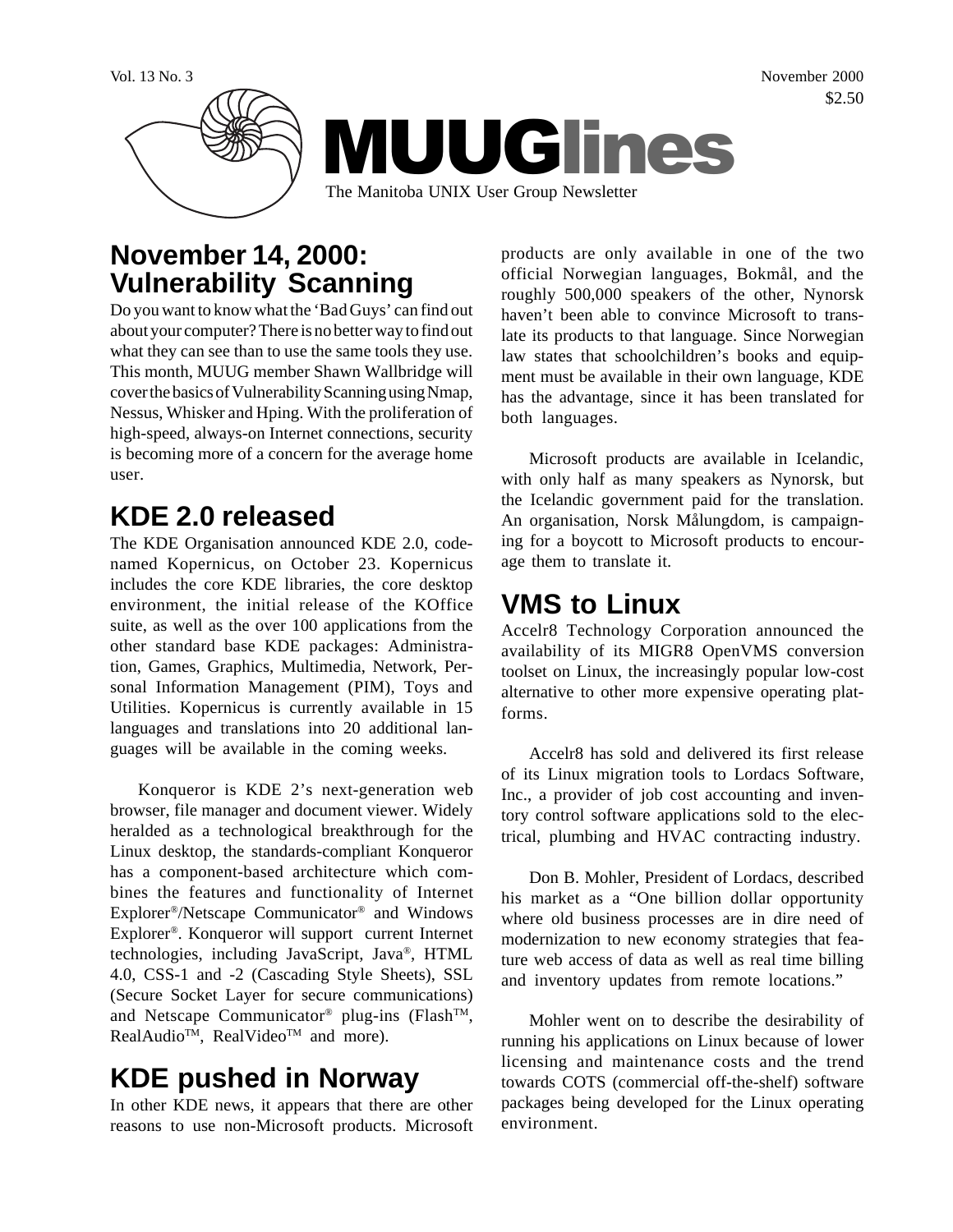While Accelr8 has witnessed a trend towards Linux by many customers, it is only recently that hardware vendors such as IBM and Compaq have started marketing lower cost platforms that feature the Linux operating option.

Thomas Geimer, CEO of Accelr8, noted that the increasing preference by corporations to implement the operating system has encouraged Accelr8 to devote part of its development budget to providing migration solutions to Linux. "We see Linux as a growing operating system choice by large IT environments as they try to reduce the Total Cost of Ownership," Geimer stated.

Mohler pointed out that his original 4 million lines of source code could not be rewritten soon enough to meet market demand so he engaged Accelr8's expertise in migration as a cost-effective "time to market" strategy. The improvement in performance was dramatic according to Mohler, "A 400-person payroll program that took 4.5 hours to run before Accelr8's conversion to Linux now runs in under 27 minutes!" That will make quite an impression to the end users according to Mohler.

Accelr8 expects other business sectors such as consumer products distributors, automobile dealers and any business with multiple locations or field personnel to see the advantages of this low cost, high speed method of keeping track of costs and inventory on a real time basis.

Accelr8 Technology, headquartered in Denver, Colorado, offers a full suite of systems modernization solutions, including migration tools, training, and software integration services. Contact Accelr8 at www.accelr8.com or Lordacs at www.lordacs.com. Source: Accelr8 Technology Corporation.

#### **Jabber Hits 50**

Jabber.com, Inc., a subsidiary of Webb Interactive Services, Inc., announced that the Jabber Open Source Project has surpassed 50 active sub-projects, all focused on extending functionality of the Jabber real-time XML instant messaging platform. The accelerated growth is attributed to increased interest in Jabber within the open source development

community, along with an increase in the number of companies who view Jabber as the most flexible and forward looking platform upon which they can deploy instant messaging applications and services.

Of the over 50 active projects, at least 17 have offerings available today, ranging from Jabber clients which combine features of Napster for filesharing to clients specifically designed for use within highly important projects such as Netscape's Mozilla browser.

"The current list of active projects is just the tip of the iceberg," stated Michael Bauer, vice president of Open Alliances at Jabber.com, Inc. "We know of many more projects which are not yet public and are being developed internally. The viral power of an open source project is clearly being demonstrated."

Highlights of sub-projects being developed as open source include integration with Palm, a Java client and an HTTP client. Other projects under commercial development include Jabber.com's integration of the Jabber server with Sun's Java<sup>TM</sup> 2 Platform Enterprise Edition (J2EETM) and Sun's  $i$ Planet<sup>TM</sup> LDAP directory server. Many of these projects add significant value to businesses that plan to use Jabber for extending real-time messaging applications throughout their corporation.

"We see a continued base of momentum in Jabber both as a platform and as a solution to enterprise demands for an instant messaging system. The growing number of these open source projects enhances the value of all Jabber development activities, particularly the value of our commercial offerings in enterprise servers, hosted solutions, professional services and support agreements," said Andre Durand, founder and general manager of Jabber.com, Inc. "Momentum with new applications are one of the fundamental drivers of increased demand for our commercial products and services."

"It's astonishing at how many people are really digging into the platform and beginning to use it in ways which I never imagined. I think some of the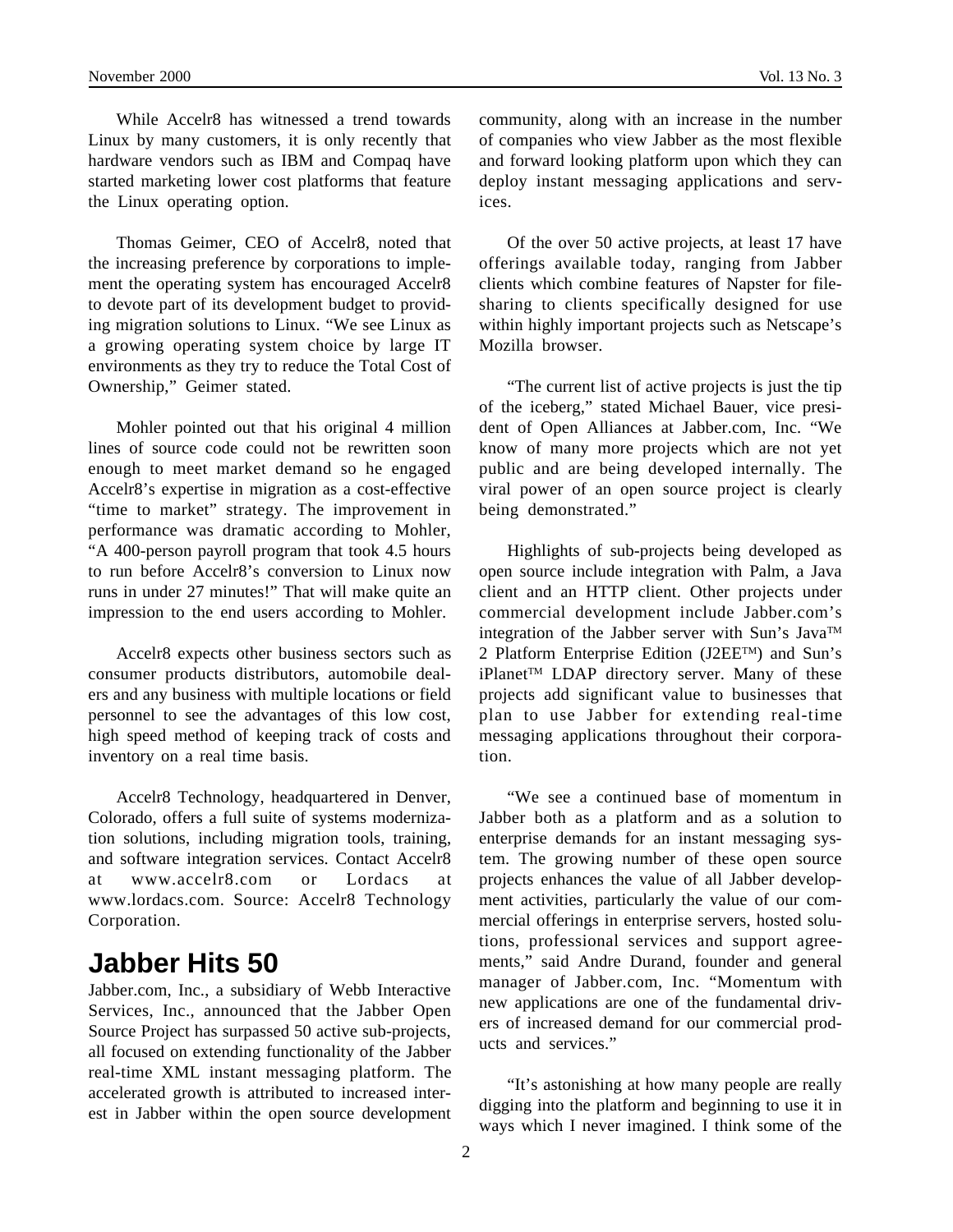most powerful technologies are at their core, quite simple. Jabber is no exception," said Jeremie Miller, founder of the Jabber Open Source Project. "It's exciting to hear of new projects and companies that are finding the platform straightforward, easy-touse and manipulate. XML is a great language for developers because it provides them with a lot of flexibility."

A partial listing of the projects mentioned in this release are available at www.jabber.org and at www.jabbercentral.com.

Jabber.com, Inc., a subsidiary of Webb Interactive Services, is the premiere provider of commercial enterprise Jabber solutions, products and services. Jabber is the only open source instant messaging (IM) platform which leverages XML and a distributed architecture designed to extend and bridge IM applications while providing a foundation for any application requiring real-time messaging. Jabber's web site can be found at www.jabber.com.

#### **Test Drive IA64 Today**

Compaq Computer Corporation is the world's first platform vendor to offer the information technology community the opportunity to try out the emerging Intel Itanium 64-bit processor technology via Compaq's ground-breaking New Technologies Test Drive program.

Compaq New Technologies Test Drive is a year-old program that allows visitors worldwide to sample Compaq's industry-leading Alpha and ProLiant server technology on-line for free. Further, member companies of the Compaq Solutions Alliance (www.compaq.com/csa) can securely access behind a firewall Compaq's IA64 ProLiant Server and other Compaq systems, for in-depth testing of legacy code and development work. The popular Test Drive website (http://www.testdrive. compaq.com) has generated more than four million hits as visitors have tried out more than 40,000 "test drives" of Compaq and partner products.

"This is the only Web site where developers can, without charge, access an IA64 system running Linux," said Matti Virtanen, Compaq Vice

President for Worldwide Distribution Channels. "We will also continue to add value for our CSA members by incorporating additional operating systems, allowing them to work securely on the IA64 behind a firewall and giving them a competitive advantage with this new platform."

#### **New BIND 9**

 The Internet Software Consortium (ISC) has announced the release of BIND 9, written by Nominum, Inc. under an ISC outsourcing contract. BIND, an acronym for Berkeley Internet Name Domain, is the most commonly used domain name server on the Internet and implements the Domain Name System (DNS) suite of protocols. DNS enables virtually all internetworking applications such as e-mail, web browsers and file transfers.

Available as Open Source from the Internet Software Consortium, BIND 9 is the world's first DNS implementation to fully support IPv6 and the DNS security enhancements specified by the Internet Engineering Task Force (IETF) standards body in RFC 2535. Russ Mundy, Manager of Network Security Research for NAI Labs, affirms the importance of BIND 9's security features, "As a leading provider of security solutions, Network Associates is pleased to have contributed to the securityrelated design and development of BIND 9. The improved security and performance capabilities of BIND 9 help to secure the name system for the Internet. Our researchers at NAI Labs continue to work with the ISC, the Internet Engineering Task Force and key network operators to help bring long-needed security to critical elements of the DNS."

 Based on a multiprocessor scalable, multithreaded architecture, BIND 9 is a complete rewrite of BIND, which was originally written in 1983 at the University of California at Berkeley. This latest release features modularized code for security auditability, use of "programming by contract" development paradigm for internal consistency checking and much greater RFC conformance while maintaining a large degree of backwards compatibility with earlier versions of BIND.

David R. Conrad, Executive Director of the Internet Software Consortium, commends the en-